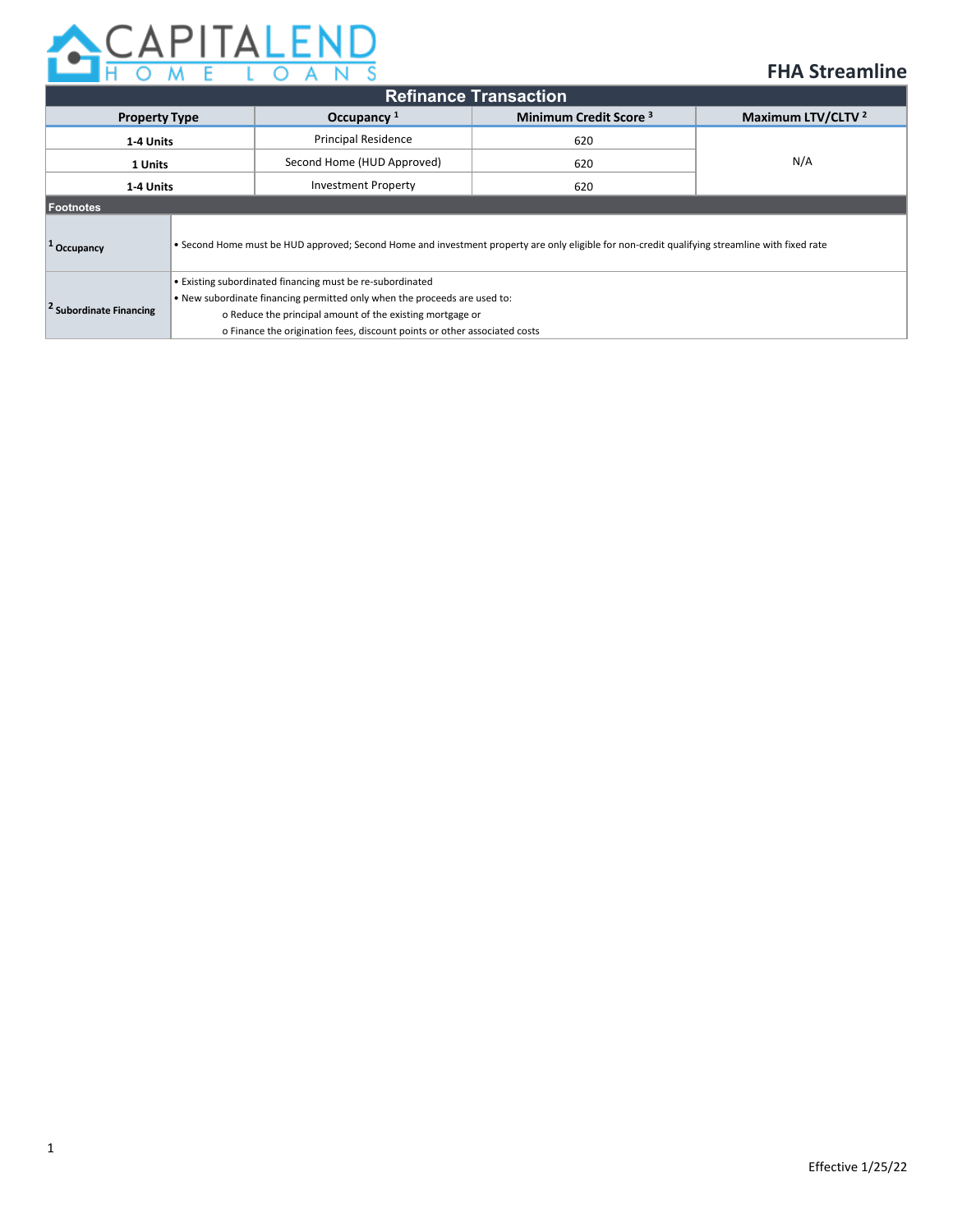

## **FHA Streamline**

### **Mortgage Insurance Premiums**

### **Upfront Mortgage Insurance Premium (UFMIP)**

- The UFMIP is 1.75% of the base loan amount for all refinance of loans endorsed by FHA after May 31,2009
- The UFMIP must be 100% financed into the mortgage or paid entirely by cash; partial financing is not allowed

• The LTV is calculated using the base loan amount prior to financing UFMIP and the value stated on the Refinance Authorization

| Annual Mortgage Insurance Premium (MIP) for loans Endorsed after 5/31/2009 |                                             |                 |                                                       |                |                 |  |
|----------------------------------------------------------------------------|---------------------------------------------|-----------------|-------------------------------------------------------|----------------|-----------------|--|
|                                                                            | > 15-Year Term Base Loan Amount ≤ \$625,500 |                 | $\leq$ 15-Year term Base Loan Amount $\leq$ \$625.500 |                |                 |  |
| <b>LTV</b>                                                                 | Annual MIP (%)                              | <b>Duration</b> | <b>LTV</b>                                            | Annual MIP (%) | <b>Duration</b> |  |
| $\leq 90.00\%$                                                             | 0.80                                        | 11 Years        | $\leq 90.00\%$                                        |                | 11 Years        |  |
| $> 90.00\% \le 95.00\%$                                                    | 0.80                                        | Mortgage Term   | $>90.00\%$                                            | 0.70           | Mortgage Term   |  |
| $>95.00\%$                                                                 | 0.85                                        | Mortgage Term   |                                                       |                |                 |  |
|                                                                            | > 15-Year term Base Loan Amount> \$625,500  |                 | $\leq$ 15-Year term Base Loan Amount > \$625,500      |                |                 |  |
| <b>LTV</b>                                                                 | Annual MIP (%)                              | <b>Duration</b> | <b>LTV</b>                                            | Annual MIP (%) | <b>Duration</b> |  |
| $\leq 90.00\%$                                                             | 1.00                                        | 11 Years        | $\leq 78.00\%$                                        | 0.45           | 11 Years        |  |
| $> 90.00\% \le 95.00\%$                                                    | 1.00                                        | Mortgage Term   | $> 78.00\% \le 90.00\%$                               | 0.70           | 11 Years        |  |
| $>95.00\%$                                                                 | 1.05                                        | Mortgage Term   | $>90.00\%$                                            | 0.95           | Mortgage Term   |  |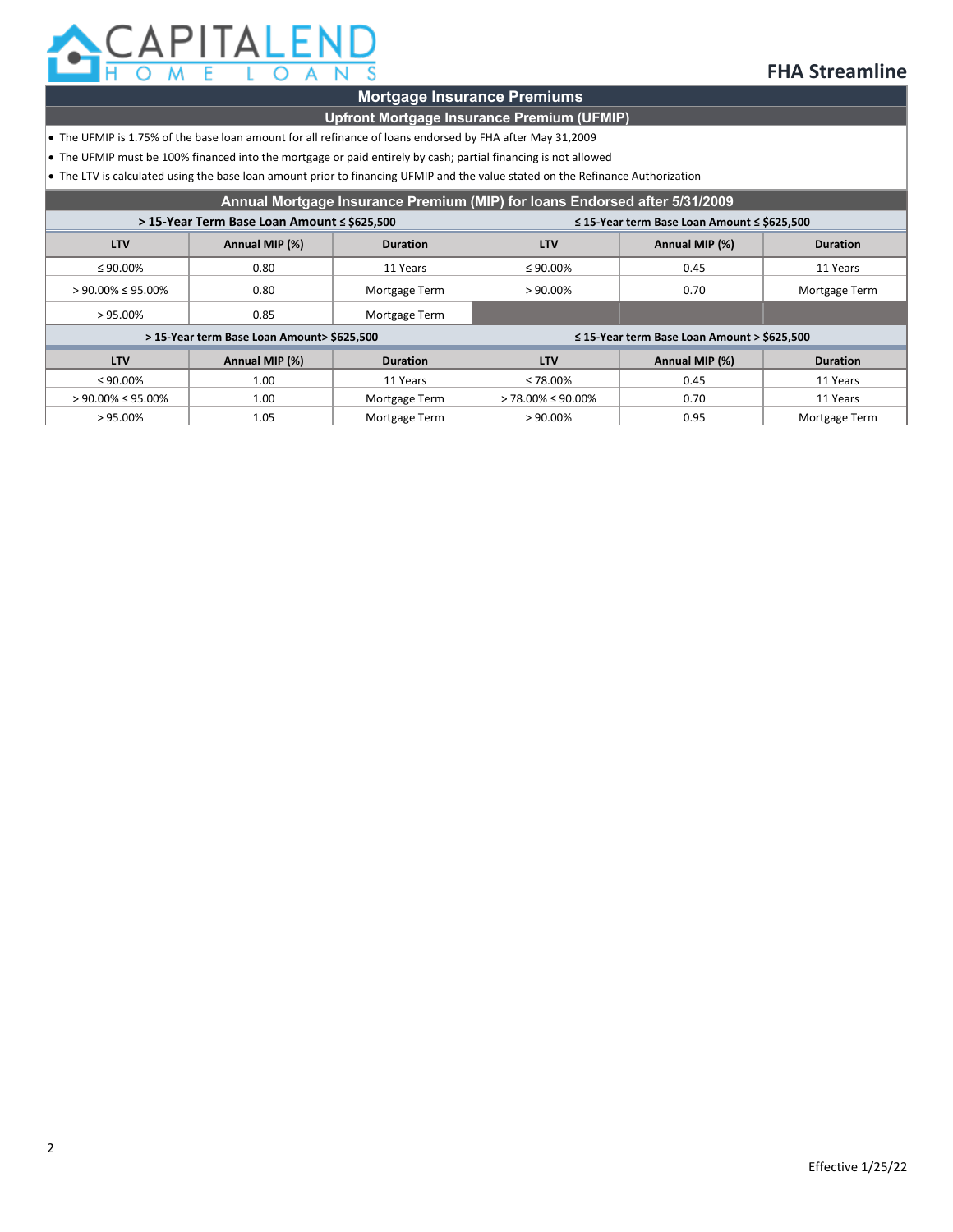

#### **Temporary Guidance Due to COVID-19**

Applies to Credit Qualifying Streamlines

• Self-Employment Verification for loans with case numbers assigned on or after August 12, 2020 through September 30, 2021:

- o Evidence of current work (signed contracts/invoices to show the business is operating on the day of the verification)
- o Current business receipts within 10 days of the Note (payment for services performed)
- o Business website demonstrating activity to support current operations (timely appointments for estimates/services can be scheduled)
- o Lender certification the business is open and operating (confirmed through phone call or other means)

• Rental Income for loans with case numbers assigned on or after August 12, 2020 through September 30, 2021:

- o Reduction of the effective rental income by 25%, or
- o Verify 6 months PITI reserves, or

o Obtain previous 2 months bank statements to evidence the rental payments were received (applies if there is a history of rental income for the property)

|                                | • All loans must be underwritten to the standards contained within this matrix                                                                                                                                                                                                                                                                                                                                                                                                                                                                                                                                                                                                                  |                                                                                                                                     |  |  |  |  |  |
|--------------------------------|-------------------------------------------------------------------------------------------------------------------------------------------------------------------------------------------------------------------------------------------------------------------------------------------------------------------------------------------------------------------------------------------------------------------------------------------------------------------------------------------------------------------------------------------------------------------------------------------------------------------------------------------------------------------------------------------------|-------------------------------------------------------------------------------------------------------------------------------------|--|--|--|--|--|
| <b>FHA Lending Resource</b>    | • Refer to Overlay Matrix for additional restrictions                                                                                                                                                                                                                                                                                                                                                                                                                                                                                                                                                                                                                                           |                                                                                                                                     |  |  |  |  |  |
|                                | • If guidance is not provided on this matrix refer to the FHA Handbook 4000.1.<br>. Hawaii: Properties in Lava Zones 1 and 2 not permitted (verify the appraisal to confirm if property may be in a lava zone)                                                                                                                                                                                                                                                                                                                                                                                                                                                                                  |                                                                                                                                     |  |  |  |  |  |
| <b>Geographic Restrictions</b> | • Texas: Texas50(a)(6) not permitted                                                                                                                                                                                                                                                                                                                                                                                                                                                                                                                                                                                                                                                            |                                                                                                                                     |  |  |  |  |  |
| <b>Minimum Loan Amount</b>     | • \$60,000                                                                                                                                                                                                                                                                                                                                                                                                                                                                                                                                                                                                                                                                                      |                                                                                                                                     |  |  |  |  |  |
| Debt-To-Income (DTI)           | . Not applicable on non-credit qualifying;<br>• Credit qualifying streamline follow Credit Qualifying Streamline and Ratios and Compensating Factors for Manual Underwriting                                                                                                                                                                                                                                                                                                                                                                                                                                                                                                                    |                                                                                                                                     |  |  |  |  |  |
|                                | requirements; Including non-borrowing spouse debt in community property states                                                                                                                                                                                                                                                                                                                                                                                                                                                                                                                                                                                                                  |                                                                                                                                     |  |  |  |  |  |
| <b>AUS Requirements</b>        | • Manual underwriting is required; use of AUS is not allowed                                                                                                                                                                                                                                                                                                                                                                                                                                                                                                                                                                                                                                    |                                                                                                                                     |  |  |  |  |  |
| <b>Documentation</b>           | • All borrowers must have a valid Social Security number<br>• All borrowers must meet the credit score requirement<br>A fully executed IRS Form 4506-C is required for each borrower on the loan. Refer to IRS Form 4506-C and Tax Transcripts                                                                                                                                                                                                                                                                                                                                                                                                                                                  |                                                                                                                                     |  |  |  |  |  |
| <b>Qualifying Rate</b>         | • Fixed & ARM: Qualify at the Note Rate                                                                                                                                                                                                                                                                                                                                                                                                                                                                                                                                                                                                                                                         |                                                                                                                                     |  |  |  |  |  |
| <b>Appraisal</b>               | • No appraisal required<br>. Receipt or possession of an appraisal does not affect the eligibility or maximum loan amount                                                                                                                                                                                                                                                                                                                                                                                                                                                                                                                                                                       |                                                                                                                                     |  |  |  |  |  |
| Income/Employment              | • Non-credit qualifying streamline does not require income documentation; No income required to be entered on 1003<br>• Credit qualifying streamline requires standard income documentation                                                                                                                                                                                                                                                                                                                                                                                                                                                                                                     |                                                                                                                                     |  |  |  |  |  |
| <b>Asset Documentation</b>     | • Non-credit qualifying verify funds to close in excess of the total mortgage payment<br>• For any required assets refer to loanDepot FHA Lending Guide Assets                                                                                                                                                                                                                                                                                                                                                                                                                                                                                                                                  |                                                                                                                                     |  |  |  |  |  |
| <b>Reserves</b>                | . Non-credit qualifying reserves not required<br>• Credit qualifying streamline:<br>o Requires a minimum 1-month reserves;<br>o 3-4 unit property require a minimum 3 months reserves                                                                                                                                                                                                                                                                                                                                                                                                                                                                                                           |                                                                                                                                     |  |  |  |  |  |
| <b>Borrower Eligibility</b>    | • Copy of the current note required to document current borrowers<br>• Non-credit qualifying streamline:<br>$\circ$ All borrowers on the current loan must remain on the new loan except in cases of divorce, legal separation or death if:<br>• The divorce decree or legal separation agreement awarded the property and mortgage to the remaining borrower and<br>• The borrower can document they have made all mortgage payments for a minimum of 6 months prior to the case<br>assignment from his/her own funds<br>• Credit qualifying streamline requires at least one borrower on the current loan remain on the new loans<br>• All borrowers must have a valid Social Security number |                                                                                                                                     |  |  |  |  |  |
|                                | <b>Eligible</b>                                                                                                                                                                                                                                                                                                                                                                                                                                                                                                                                                                                                                                                                                 | Ineligible                                                                                                                          |  |  |  |  |  |
| <b>Property Types</b>          | · SFR/PUD (detached/attached)<br>• Condo (low/high rise) <sup>1</sup><br>• Modular home<br>• 2-unit properties<br>• 3-4-unit properties <sup>2</sup>                                                                                                                                                                                                                                                                                                                                                                                                                                                                                                                                            | • Co-op Properties<br>• Agricultural w/Income producing properties<br>• Manufactured homes<br>• Native American Housing Section 184 |  |  |  |  |  |
|                                | $1$ Current project approval is not required for Streamline with no appraisal<br>$^{\mathsf{2}}$ Refer to the FHA Handbook 4000.1 for 3-4-unit property reserves and self-sufficiency rental income eligibility for credit qualifying only                                                                                                                                                                                                                                                                                                                                                                                                                                                      |                                                                                                                                     |  |  |  |  |  |
|                                | <b>Subject Mortgage</b>                                                                                                                                                                                                                                                                                                                                                                                                                                                                                                                                                                                                                                                                         |                                                                                                                                     |  |  |  |  |  |
| <b>Credit</b>                  | • All payments for all mortgages on the subject property to have been made in the month due for the six months prior to the case<br>assignment and have no more than one 30-day late payment for the prior six months on all mortgages secured by the subject<br>• All payments on all mortgages must be made in the month due prior to mortgage disbursement                                                                                                                                                                                                                                                                                                                                   |                                                                                                                                     |  |  |  |  |  |
|                                |                                                                                                                                                                                                                                                                                                                                                                                                                                                                                                                                                                                                                                                                                                 |                                                                                                                                     |  |  |  |  |  |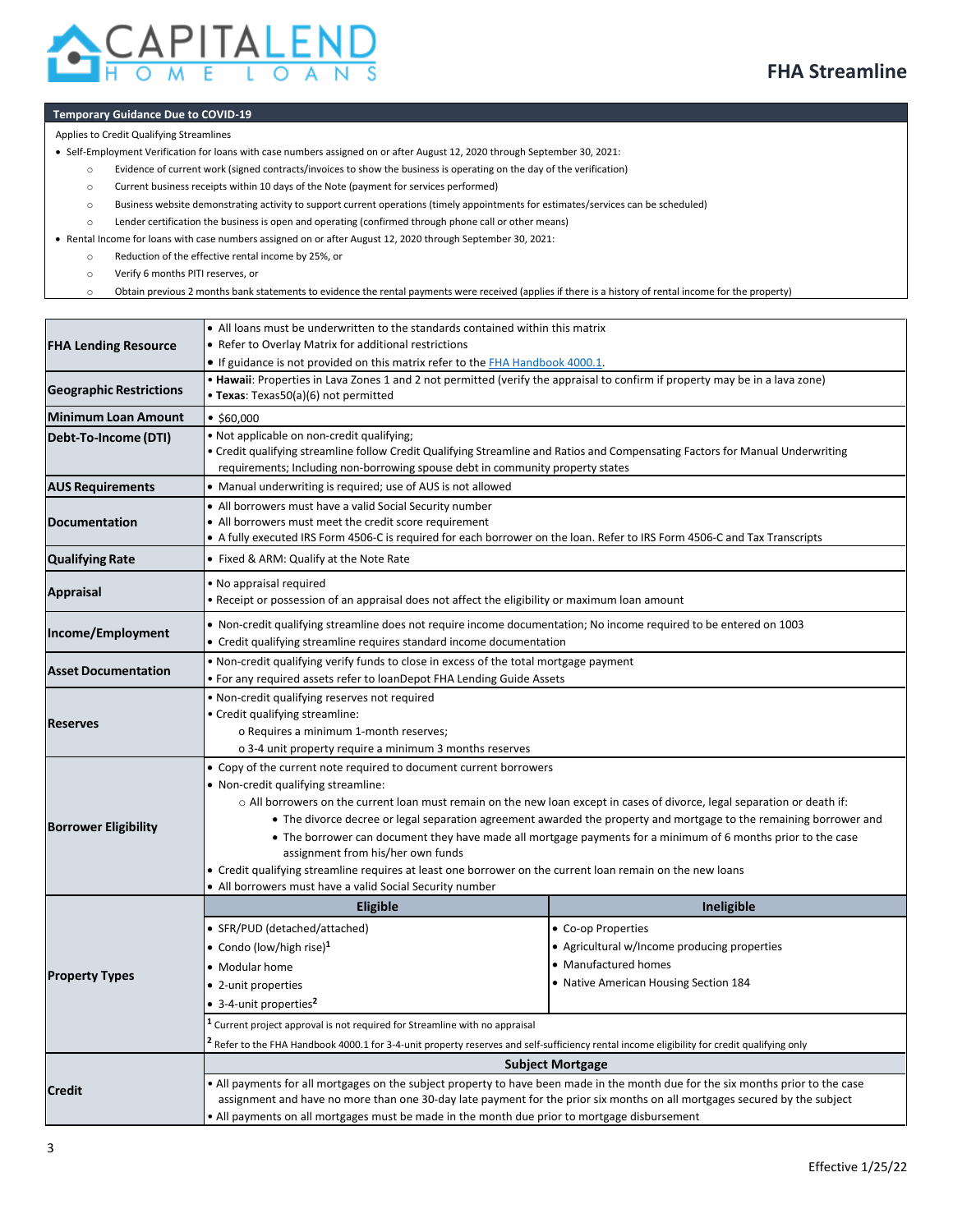

|                              | <b>Non-Subject Mortgage Credit</b>                                                                                                                                                                                |                                                                |                                                                                                                                 |                               |  |  |  |
|------------------------------|-------------------------------------------------------------------------------------------------------------------------------------------------------------------------------------------------------------------|----------------------------------------------------------------|---------------------------------------------------------------------------------------------------------------------------------|-------------------------------|--|--|--|
|                              | • Credit Alert Interactive Voice Response System (CAIVRS) is required (overlay)                                                                                                                                   |                                                                |                                                                                                                                 |                               |  |  |  |
|                              | • HUD Limited Denial of Participation (LDP) clearance required                                                                                                                                                    |                                                                |                                                                                                                                 |                               |  |  |  |
|                              | • Excluded Parties List System - System for Award Management (SAM) clearance required                                                                                                                             |                                                                |                                                                                                                                 |                               |  |  |  |
|                              | . Non-credit qualifying streamline does not require review of consumer credit<br>• Credit qualifying streamline follow Manual Underwriting of Borrower requirements<br>• Judgments on title must be paid/released |                                                                |                                                                                                                                 |                               |  |  |  |
|                              |                                                                                                                                                                                                                   |                                                                |                                                                                                                                 |                               |  |  |  |
|                              |                                                                                                                                                                                                                   |                                                                |                                                                                                                                 |                               |  |  |  |
|                              |                                                                                                                                                                                                                   |                                                                | FHA seasoning requirements are based on the date of the FHA case assignment:                                                    |                               |  |  |  |
|                              |                                                                                                                                                                                                                   |                                                                | • The borrower must have made at least six payments on the current loan                                                         |                               |  |  |  |
| <b>FHA Seasoning</b>         |                                                                                                                                                                                                                   |                                                                | • At least six full months have passed since the first payment due date, and                                                    |                               |  |  |  |
| <b>Requirements</b>          |                                                                                                                                                                                                                   |                                                                | • At least 210 days have passed since the closing date of the current loan                                                      |                               |  |  |  |
|                              |                                                                                                                                                                                                                   |                                                                | • If the borrower assumed the FHA mortgage, they have made a minimum of six payments since the date of the assumption           |                               |  |  |  |
|                              |                                                                                                                                                                                                                   |                                                                | . Occupancy must be documented by obtaining current employment documentation or utility bills to support the borrower currently |                               |  |  |  |
| <b>Occupancy</b>             | occupies the property                                                                                                                                                                                             |                                                                |                                                                                                                                 |                               |  |  |  |
| <b>Documentation</b>         |                                                                                                                                                                                                                   | • Documentation of HUD approval as second home or              |                                                                                                                                 |                               |  |  |  |
|                              | • Loan must be processed as an investment property if neither of the preceding items are met                                                                                                                      |                                                                |                                                                                                                                 |                               |  |  |  |
|                              | • Cash back is not permitted; Amounts $\le$ \$500 is allowed when due to minor adjustments at closing                                                                                                             |                                                                |                                                                                                                                 |                               |  |  |  |
| <b>Cash Back Eligibility</b> | • Cash to borrower from refund of unused escrow balance on previous mortgage is not considered in the cash back limit                                                                                             |                                                                |                                                                                                                                 |                               |  |  |  |
|                              | . Maximum allowed amortization term of a Streamline Refinance is the lesser of:                                                                                                                                   |                                                                |                                                                                                                                 |                               |  |  |  |
| <b>Maximum Term</b>          | $\circ$ The remaining amortization period of the existing mortgage plus 12 years or                                                                                                                               |                                                                |                                                                                                                                 |                               |  |  |  |
|                              | $\circ$ 30 years                                                                                                                                                                                                  |                                                                |                                                                                                                                 |                               |  |  |  |
|                              | . Net Tangible Benefit Requirements:                                                                                                                                                                              |                                                                |                                                                                                                                 |                               |  |  |  |
|                              |                                                                                                                                                                                                                   |                                                                | o Every refinance transaction must offer a documented, demonstrable, Net Tangible Benefit (NTB) to the borrower, and            |                               |  |  |  |
|                              | o FHA specific NTB requirements must be met as referenced below                                                                                                                                                   |                                                                |                                                                                                                                 |                               |  |  |  |
|                              | • NTB is required on all Streamline Refinances, and can be reduced combined rate, change from ARM to fixed rate and/or reduced term                                                                               |                                                                |                                                                                                                                 |                               |  |  |  |
|                              | that results in a financial benefit to the borrower                                                                                                                                                               |                                                                |                                                                                                                                 |                               |  |  |  |
|                              | • Reduction in combined rate or change from ARM to fixed rate with no reduction in term or less than a 3-year reduction in term, must                                                                             |                                                                |                                                                                                                                 |                               |  |  |  |
|                              | meet one of the following options                                                                                                                                                                                 |                                                                |                                                                                                                                 |                               |  |  |  |
|                              |                                                                                                                                                                                                                   | o Combined rate is the current interest rate plus the MIP rate |                                                                                                                                 |                               |  |  |  |
|                              |                                                                                                                                                                                                                   | From                                                           | To                                                                                                                              |                               |  |  |  |
|                              |                                                                                                                                                                                                                   |                                                                | <b>Fixed Rate</b>                                                                                                               | <b>Hybrid ARM</b>             |  |  |  |
| <b>Net Tangible Benefit</b>  |                                                                                                                                                                                                                   | <b>Fixed Rate</b>                                              | At least 0.5% below the prior                                                                                                   | At least 2.0% below the prior |  |  |  |
| (NTB)                        |                                                                                                                                                                                                                   |                                                                | combined rate                                                                                                                   | combined rate                 |  |  |  |
|                              |                                                                                                                                                                                                                   |                                                                | No more than 2.0% above the prior                                                                                               | At least 1.0% below the prior |  |  |  |
|                              | <b>ARM Loan</b>                                                                                                                                                                                                   |                                                                | combined rate                                                                                                                   | combined rate                 |  |  |  |
|                              | . Reduction in term must meet all of the following:                                                                                                                                                               |                                                                |                                                                                                                                 |                               |  |  |  |
|                              | o Remaining amortization period of the existing mortgage is reduced by three or more years                                                                                                                        |                                                                |                                                                                                                                 |                               |  |  |  |
|                              | o Combined principal, interest (P&I) and MIP payment of the new mortgage does not exceed the current P&I and MIP payment by                                                                                       |                                                                |                                                                                                                                 |                               |  |  |  |
|                              | more than \$50; and                                                                                                                                                                                               |                                                                |                                                                                                                                 |                               |  |  |  |
|                              | o One of the following:                                                                                                                                                                                           |                                                                |                                                                                                                                 |                               |  |  |  |
|                              | . Fixed rate to fixed rate the new combined rate is less than the previous combined rate                                                                                                                          |                                                                |                                                                                                                                 |                               |  |  |  |
|                              | • ARM to fixed rate, the new combined rate is no more than 2% above the previous combined rate                                                                                                                    |                                                                |                                                                                                                                 |                               |  |  |  |
|                              | • Case numbers assigned on or before 9/9/19 only: the new rate may not exceed the existing rate                                                                                                                   |                                                                |                                                                                                                                 |                               |  |  |  |
| <b>Assumability</b>          | • FHA insured loans are assumable                                                                                                                                                                                 |                                                                |                                                                                                                                 |                               |  |  |  |